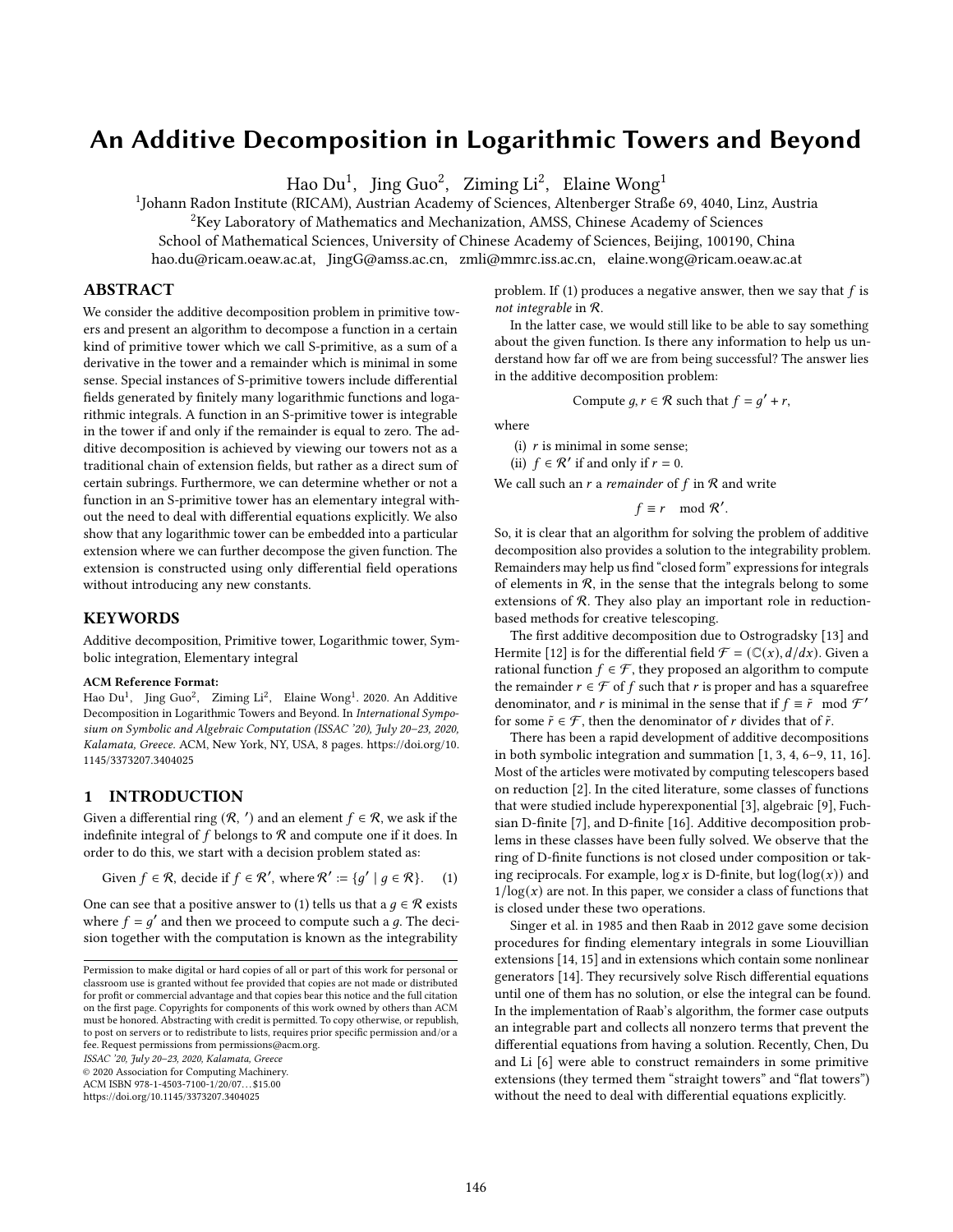In this article, we expand their work [\[6\]](#page-7-6) by developing a new algorithm to construct remainders for functions in "S-primitive towers" (see Definition [4.3\)](#page-3-0), which may not be straight or flat. Instances for S-primitive towers include differential field extensions generated by finitely many logarithmic functions and logarithmic integrals.



Figure 1: The gray ellipses on the left indicate the fields of functions for which we can construct a remainder. The embedding gives us a field extension ( $n \leq w$ ) where we can decompose functions further.

The organization of this article is as follows. In Sections [2](#page-1-0) and [3,](#page-2-0) we give some relevant definitions associated to primitive towers, and then present a different way to view the towers. In Section [4,](#page-3-1) we give an algorithm for additive decompositions in S-primitive towers, and present a criterion for elementary integrability for the functions in such a field. In Section [5,](#page-5-0) we show how to construct a well-generated logarithmic tower to which a logarithmic tower can be embedded. Concluding remarks are given in Section [6.](#page-7-14)

#### <span id="page-1-0"></span>2 PRELIMINARIES

Let  $K$  be a field of characteristic zero and  $K(t)$  be the field of rational functions in t over K. An element of  $K(t)$  is said to be t-proper if the degree of its denominator in  $t$  is higher than that of its numerator. In particular, zero is *t*-proper. For each  $f \in K(t)$ , there is a unique *t*-proper element  $g \in K(t)$  and a unique polynomial  $p \in K[t]$  with

<span id="page-1-4"></span>
$$
f = g + p. \tag{2}
$$

Let  $'$  be a derivation on  $K$ . The pair  $(K, ' )$  is called a *differential* field. An element c of K is called a constant if  $c' = 0$ . The set of constants in  $K$ , denoted by  $C_K$ , is a subfield of  $K$ . Set

$$
K' := \{f' \mid f \in K\},\
$$

which is a linear subspace over  $C_K$ . We call  $K'$  the *integrable sub*space of  $K$ .

Let  $(E, \delta)$  be a differential field containing K. We say that E is a *differential field extension* of K if  $\delta |_{K}$  =  $'$ . The derivation  $\delta$  is also denoted by  $'$  when there is no confusion. For an element  $f$ of K, we call f a logarithmic derivative in K if  $f = g'/g$  for some  $g \in K \setminus \{0\}$ . Let *t* be transcendental over *K* and  $t' \in K[t]$ , so that  $p' \in K[t]$  for all  $p \in K[t]$ . A polynomial  $p$  in  $K[t]$  is said to be t*normal* if  $gcd(p, p') = 1$ . By Theorem 3.2.2 in [\[5\]](#page-7-15), ' can be uniquely extended to  $K(t)$  such that  $K(t)$  is a differential field extension of K. For  $f \in K(t)$ , we say that f is *t*-simple if it is *t*-proper and has a -normal denominator.

We next define primitive and logarithmic generators, which are based on Definitions 5.1.1 and 5.1.2 in [\[5\]](#page-7-15), respectively.

<span id="page-1-5"></span>DEFINITION 2.1. Let  $(K, ' )$  be a differential field, and  $\bar{E}$  be a differential field extension of  $K$ . An element  $t$  of  $E$  is said to be primitive over K if  $t' \in K$ . A primitive element t is called a primitive generator over K if it is transcendental over K and  $C_{K(t)} = C_K$ . Furthermore, a primitive generator  $t$  is called a logarithmic generator over  $K$  if  $t'$  is a  $C_K$ -linear combination of logarithmic derivatives in K.

An immediate consequence of Theorem 5.1.1 in [\[5\]](#page-7-15) is:

<span id="page-1-2"></span>PROPOSITION 2.2. Let  $t$  be primitive over  $K$ . Then  $t$  is a primitive generator over K if and only if  $t' \notin K'$ . Assume that t is a primitive generator over K. Then  $p \in K[t]$  is t-normal if and only if p is squarefree.

For the rest of the section, assume that  $(K, ' )$  is a differential field, and that  $t$  is a primitive generator over  $K$ .

<span id="page-1-3"></span>REMARK 2.3. Let  $p$  be a polynomial in  $K[t]$ . By Lemma 5.1.2 in [\[5\]](#page-7-15), the degree of  $p'$  is equal to one less than the degree of  $p$  if the leading coefficient of  $p$  is a constant, otherwise their degrees are equal.

By Theorem 5.3.1 in [\[5\]](#page-7-15) and Lemma 2.1 in [\[6\]](#page-7-6), for each  $f \in K(t)$ , there exists a unique  $t$ -simple element  $h$  such that

<span id="page-1-1"></span>
$$
f \equiv h \mod (K(t)' + K[t]). \tag{3}
$$

In the literature [\[6\]](#page-7-6),  $h$  is referred to as the Hermitian part of  $f$  with respect to  $t$ . Thus, we will use the notation  $\text{hp}_t(f)$ . It is easy to check that  $hp_t$  is a  $C_K$ -linear map on  $K(t)$ . Because of the uniqueness of Hermitian parts and Lemma 2.1 in [\[6\]](#page-7-6), we have the following:

<span id="page-1-8"></span>LEMMA 2.4. Let  $f, g \in K(t)$ . Then

(i)  $f \in K(t)' + K[t] \Longleftrightarrow \text{hp}_t(f) = 0,$ 

(ii)  $f$  is  $t$ -simple  $\Longleftrightarrow f = \text{hp}_t(f)$ , and

(iii)  $f \equiv g \mod (K(t)^{t} + K[t]) \Longleftrightarrow \text{hp}_{t}(f) = \text{hp}_{t}(g).$ 

The next two lemmas give some nice properties of proper elements and logarithmic derivatives.

<span id="page-1-7"></span>LEMMA 2.5. If  $f \in K(t)$  is t-proper, then  $f - hp_t(f) \in K(t)'$ .

PROOF. Since  $t$  is a primitive generator over  $K$ , the derivative of a *t*-proper element of  $K(t)$  is also *t*-proper. By [\(3\)](#page-1-1),  $f = hp_t(f) + g' + p$ for some  $g \in K(t)$  and  $p \in K[t]$ . Let r be the t-proper part of g. Thus,  $f - hp_t(f) - r' = p + (g - r)'$  whose left-hand side is *t*-proper and whose right-hand side is a polynomial in  $t$ . Thus, both sides must be zero. Consequently,  $f - hp_t(f) = r' \in K(t)'$ . □

<span id="page-1-6"></span>LEMMA 2.6. Let  $f \in K(t)$  be a logarithmic derivative.

- (i)  $f$  is  $t$ -proper  $\Longleftrightarrow f$  is  $t$ -simple.
- (ii) There exists a t-simple logarithmic derivative  $g \in K(t)$  and a logarithmic derivative  $h \in K$  such that  $f = q + h$ .

PROOF. (i) The only thing we need to show is that the denominator of  $f$  is  $t$ -normal. By the logarithmic derivative identity [\[5,](#page-7-15) Theorem 3.1.1 (v)], the denominator of  $f$  is squarefree, which is also  $t$ -normal by Proposition [2.2.](#page-1-2)

(ii) By irreducible factorization and the logarithmic derivative identity,  $f = (\sum_i m_i p'_i / p_i) + \alpha' / \alpha$ , where  $\alpha \in K$ ,  $m_i \in \mathbb{Z}$ , and  $p_i \in K[t]$  are monic irreducible and pairwise coprime. Then each  $p'_i/p_i$  is *t*-simple by Remark [2.3](#page-1-3) and (i). We get (ii) by setting  $g = \sum_i m_i p'_i / p_i$  and  $h = \alpha'$  $/\alpha$ .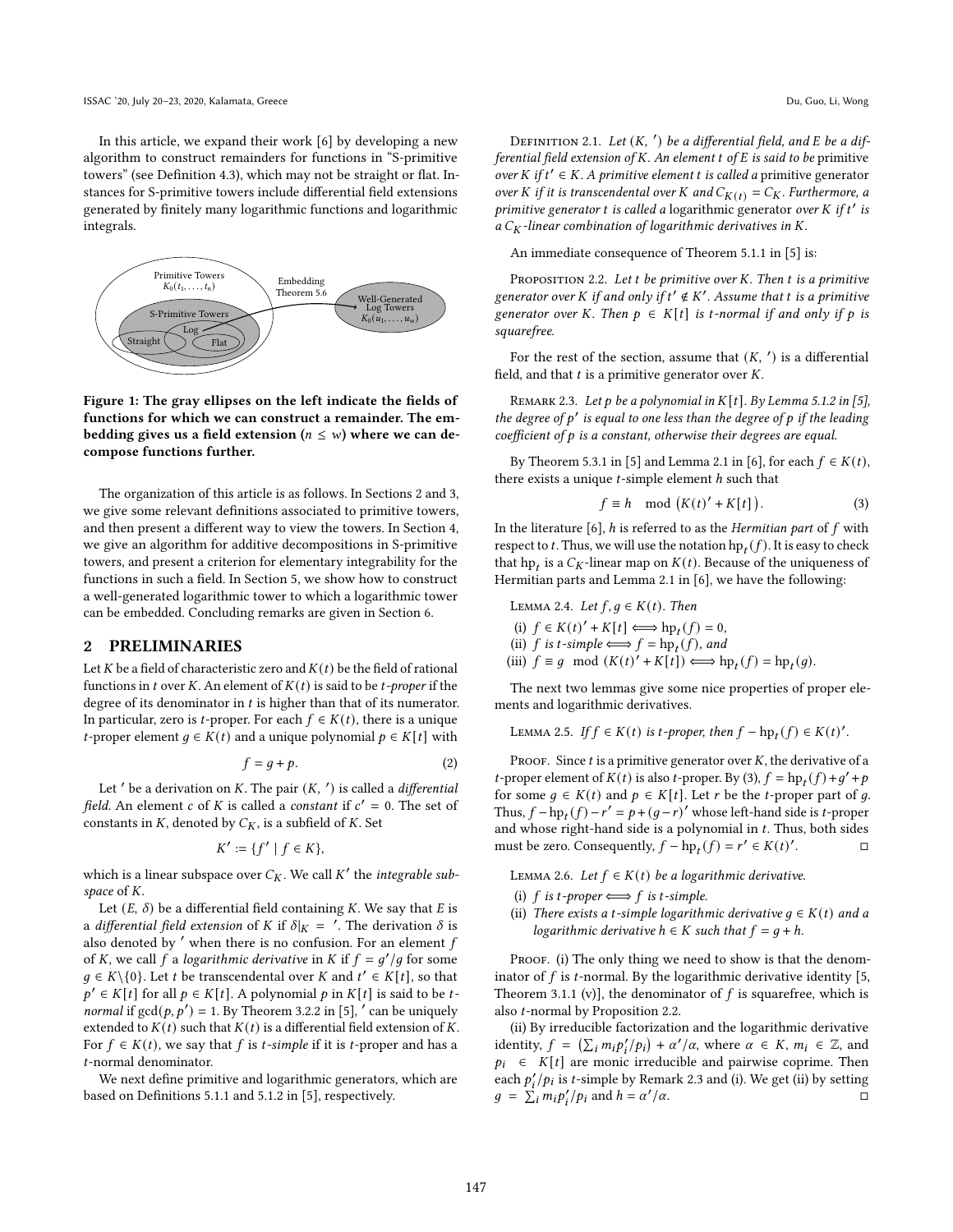An Additive Decomposition in Logarithmic Towers and Beyond **ISSAC 10**, July 20-23, 2020, Kalamata, Greece

The following lemma will be useful when we construct our remainders. This is the same as Lemma 2.3 in [\[6\]](#page-7-6) and can also be found in [\[5\]](#page-7-15).

<span id="page-2-7"></span>LEMMA 2.7. Let  $p \in K[t]$ . If  $p \in K(t)'$ , then the leading coefficient of p is equal to  $ct' + b'$  for some  $c \in C_K$  and  $b \in K$ . As a special case, if  $p \in K \cap K(t)'$ , then  $p \equiv ct' \mod K'$ .

## <span id="page-2-0"></span>3 MATRYOSHKA DECOMPOSITIONS

We denote  $\{1, 2, ..., n\}$  and  $\{0, 1, 2, ..., n\}$  by  $[n]$  and  $[n]_0$ , resp. Let  $K_0$  be a field. For each  $i \in [n]$ , let  $K_i = K_{i-1}(t_i)$ , where  $t_i$  is transcendental over  $K_{i-1}$ . Then we have a tower of field extensions:

<span id="page-2-1"></span>
$$
K_0 \subset K_1 \subset \cdots \subset K_n
$$
  
\n
$$
K_0(t_1) \subset \cdots \subset K_{n-1}(t_n).
$$
  
\n(4)

We use  $K_0(\bar{t})$  to denote the tower [\(4\)](#page-2-1) generated by  $\bar{t} := (t_1, \ldots, t_n)$ .

For each  $i \in [n]$ , an element of  $K_n$  from [\(4\)](#page-2-1) is said to be  $t_i$ -proper if it is free of  $t_{i+1}, \ldots, t_n$  and the degree of its numerator in  $t_i$  is lower than that of its denominator. Let  $T_i$  denote the multiplicative monoid generated by  $t_{i+1}, \ldots, t_n$  for all  $i$  with  $0 \le i \le n$ , and set  $T_n = \{1\}$ . For each  $i \in [n]$ , let  $P_i$  be a non-unital subring of  $K_i[t_{i+1}, \ldots, t_n]$  consisting of all the linear combinations of the elements of  $T_i$  whose coefficients are  $t_i$ -proper. Furthermore, let  $P_0 = K_0[t_1, \ldots, t_n]$ . A routine induction based on [\(2\)](#page-1-4) shows

<span id="page-2-2"></span>
$$
K_n = \bigoplus_{i=0}^n P_i. \tag{5}
$$

Accordingly, we can not only view the tower as a chain of field extensions as described in [\(4\)](#page-2-1), but also as a direct sum of rings as given in [\(5\)](#page-2-2). The former enables us to describe a function recursively, and the latter helps us to decompose it additively.

Let  $\pi_i$  be the projection from  $K_n$  onto  $P_i$  with respect to [\(5\)](#page-2-2). For every  $f \in K_n$ , we say  $\pi_i(f)$  is the *i*-th projection of f, and write

$$
f = \sum_{i=0}^{n} \pi_i(f),
$$

which we call the matryoshka decomposition of  $f$ . Figur[e 2 i](#page-2-3)llustrates this namesake. The property  $P_i \cap \bigoplus_{i \neq j} P_j = \{0\}$  indicates zero as the (only) point of intersection, and is represented by a single dot in Figure [2.](#page-2-3) Viewing our towers in this way not only affords us a nice pictorial representation, but also allows us to describe the following ordering (which will later be used to define a remainder).

<span id="page-2-3"></span>

Figure 2: Matryoshka Decomposition

EXAMPLE 3.1. Let  $f = (t_2 + x)(t_3^2 - t_1t_3 + xt_2)/(xt_2t_3)$  be in K<sub>3</sub> with  $K_0 = \mathbb{Q}(x)$ . Then the matryoshka decomposition of f is

$$
\pi_0(f) + \pi_1(f) + \pi_2(f) + \pi_3(f) = \frac{t_3 - t_1}{x} + 0 + \frac{t_3 - t_1}{t_2} + \frac{t_2 + x}{t_3}.
$$

Suppose that  $\prec$  is the purely lexicographic order on  $T_0$ , in which  $t_1 \lt t_2 \lt \cdots \lt t_n$ . Then  $\lt$  is also a monomial order on each  $T_i$ , because  $T_i \subseteq T_0$ . For  $f \in K_n$  and  $i \in [n]_0$ , the *i*-th projection of f can be viewed as a polynomial in  $K_i[t_{i+1}, \ldots, t_n]$ , which allows us to define the *i*-th head monomial of f, denoted by  $\text{hm}_i(f)$ , to be the highest monomial in  $T_i$  that appears in  $\pi_i(f)$  if  $\pi_i(f)$  is non-zero, and zero if  $\pi_i(f)$  is zero.

We define the *i*-th head coefficient of f, denoted by  $hc_i(f)$ , to be the coefficient of hm<sub>i</sub>(f) in  $\pi_i(f)$  if  $\pi_i(f)$  is non-zero, and zero if  $\pi_i(f)$  is zero. By the matryoshka decomposition,  $hc_i(f)$  is  $t_i$ -proper for all  $i \in [n]$ .

The head monomial of f, denoted by  $\text{hm}(f)$ , is defined to be the highest monomial among  $\text{hm}_0(f)$ ,  $\text{hm}_1(f)$ , ...,  $\text{hm}_n(f)$ , in which zero is regarded as the lowest "monomial". Let

$$
I_f = \{ i \in [n]_0 \mid \text{hm}_i(f) = \text{hm}(f) \}.
$$

The *head coefficient* of f,  $\mathrm{hc}(f)$ , is defined to be  $\sum_{i \in I_f} \mathrm{hc}_i(f)$ .

<span id="page-2-4"></span>DEFINITION 3.2. For  $f, g \in K_n$ , let  $d_f$  and  $d_g$  be the degrees of the denominators of  $f$  and  $g$  in  $t_n$ , respectively. We say that  $f$  is lower than g, denoted by  $f \prec g$ , if either  $d_f \prec d_g$ , or  $d_f = d_g$  and  $hm(f)$  < hm(g). We say that f is not higher than g, denoted by  $f \leq g$ , if either  $f \prec g$ , or  $d_f = d_g$  and  $\text{hm}(f) = \text{hm}(g)$ .

For the rest of this article, we assume that  $(K_0, ' ) = (C(x), d/dx)$ and each  $t_i$  in [\(4\)](#page-2-1) is a primitive generator over  $K_{i-1}$  for all  $i \in [n]$ . Then we call  $K_n$  a *primitive extension* over  $K_0$  and  $K_0 (\bar{t})$  a *primitive* tower. By Definition [2.1,](#page-1-5)  $C_{K_n} = C_{K_0}$ , which is equal to C. A primitive tower is said to be *logarithmic* if each  $t_i$  is a logarithmic generator over  $K_{i-1}$ .

Since  $\le$  on  $T_0$  is a Noetherian total order, the partial order on  $K_n$ given by Definitio[n 3.2 i](#page-2-4)s also Noetherian, that is, every nonempty set in  $K_n$  has a minimal element with respect to  $\prec$ . We can use this order to define a desired remainder of the given function. Let  $f \in K_n$  and

<span id="page-2-8"></span>
$$
R_f := \{ g \in K_n \mid g \equiv f \mod K'_n \}. \tag{6}
$$

Thus, there exists a minimal element  $r \in R_f$ . We note that such a minimal element may not be unique. Furthermore,  $\leq$  is not a partial order, but rather a total preorder. Therefore, a minimal element of  $R_f$  with respect to  $\prec$  is in fact a least element w.r.t.  $\leq$ .

DEFINITION 3.3. *Given*  $f \in K_n$ , a minimal element of  $R_f$  is said to be a remainder of f. Moreover, let  $r \in K_n$ . Then we say that r is a remainder if  $r$  is a remainder of itself.

As usual,  $t_i$ -simple elements play an important role when we construct remainders. Before we move on to the next section, we give a definition using the matryoshka decomposition.

<span id="page-2-6"></span>DEFINITION 3.4. An element  $f \in K_n$  is said to be simple if  $\pi_i(f)$ is  $t_i$ -simple for all  $i \in [n]_0$ , where  $t_0 = x$ .

<span id="page-2-5"></span>PROPOSITION 3.5. Every logarithmic derivative in  $K_n$  is simple.

PROOF. We proceed by induction on  $n$ . Since every logarithmic derivative in  $K_0$  is  $t_0$ -proper, the assertion holds for  $n = 0$  by Lemma [2.6](#page-1-6) (i). Assume that  $n > 0$  and the assertion holds for  $n - 1$ . Let  $f \in K_n$  be a logarithmic derivative. By Lemma [2.6](#page-1-6) (ii), there exists a  $t_n$ -simple logarithmic derivative g and a logarithmic derivative  $h \in K_{n-1}$  such that  $f = g + h$ . Then  $\pi_n(f) = g$  by [\(2\)](#page-1-4). Applying the induction hypothesis to  $h$  completes the induction.  $\square$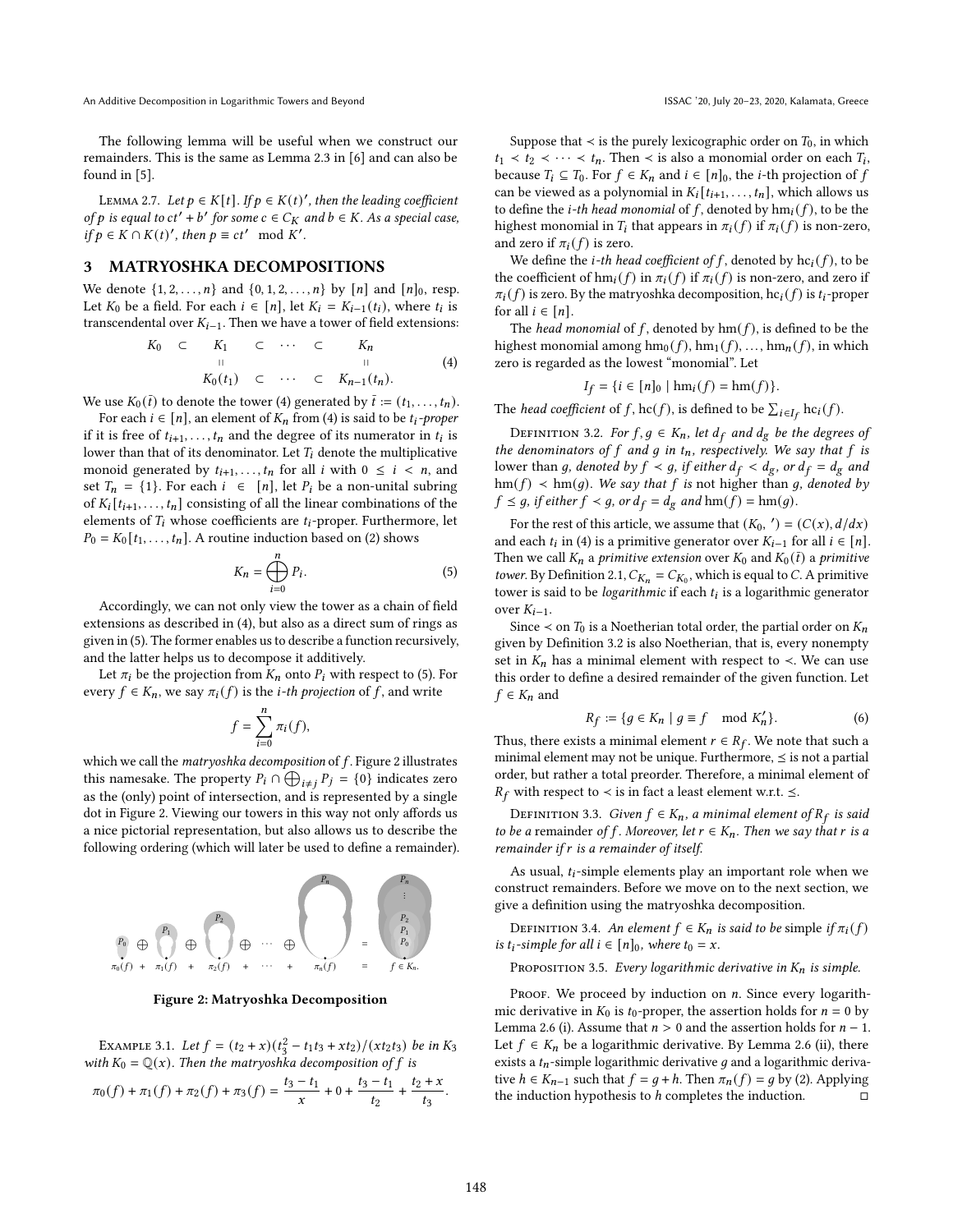ISSAC '20, July 20–23, 2020, Kalamata, Greece Du, Guo, Li, Wong

## <span id="page-3-1"></span>4 AN ADDITIVE DECOMPOSITION

Remainders in a tower are described in terms of minimality, which is not constructive. In this section, we will present an algorithm for constructing a remainder in an S-primitive tower based on Hermite reduction and integration by parts. To know when to terminate the algorithm, we need to be able to identify the first generator present in a given monomial (this is the same notion as scale in [\[6\]](#page-7-6)).

DEFINITION 4.1. For a monomial  $M = t_1^{d_1} \cdots t_n^{d_n} \in T_0$ , the indicator of M, denoted by  $\text{ind}_n(M)$ , is defined to be n if  $M = 1$ , or defined to be min $\{i \in [n] \mid d_i \neq 0\}.$ 

For  $M \in T_0$ , we set  $K_n^{(\prec M)} := \{ f \in K_n \mid \text{hm}(f) \prec M \}$  . Note that  $K_n^{( is a  $C\text{-linear subspace of }K_n.$  The following lemma describes$ sufficient conditions for reducing a given term in a primitive tower with respect to  $\prec$  via integration by parts.

<span id="page-3-5"></span>LEMMA 4.2. Let  $K_0(\bar{t})$  be a primitive tower, and  $M \in T_0$  with indicator m. Then  $(f+ct_m)'M$  belongs to  $K'_n+K_n^{( for all  $f \in K_{m-1}$$ and  $c \in C$ .

Proof. Let  $M = t_m^{d_m} \cdots t_n^{d_n}$  for  $d_m, \ldots, d_n \in \mathbb{N}$ . Since  $K_n$  is a primitive extension over  $K_0$ , we see that  $t'_j \in K_{j-1}$  for each j with  $m \le j \le n$ . Then  $M' = \sum_{j=m}^{n} h_j N_j$ , where  $h_j \in K_{j-1}$ , and

$$
N_j = \begin{cases} t_j^{d_j - 1} t_{j+1}^{d_{j+1}} \cdots t_n^{d_n} & d_j > 0, \\ 0 & d_j = 0. \end{cases}
$$

So  $fh_i \in K_{i-1}$  and  $N_i \prec M$ . Consequently,  $fh_iN_i \prec M$  for all j with  $m \le j \le n$ . We see that  $f M' \prec M$ , which, together with  $f'M = (fM)' - fM'$ , implies that

 $-(\leq M)$ 

<span id="page-3-3"></span>
$$
f'M \in K'_n + K_n^{( (7)
$$

It remains to show  $t'_mM \in K'_n + K_n^{(. Let  $M = t_m^dN$ , where  $d \in \mathbb{N}$$ and  $N \in T_m$ . Then  $\text{ind}_n(N) \geq m$  and

<span id="page-3-2"></span>
$$
t'_m M = g' N,\t\t(8)
$$

where  $g = t_m^{d+1}/(d+1)$ . If  $\text{ind}_n(N) = m$ , then  $n = m$  and  $N = 1$ . Thus,  $t'_m M \in K'_n$  by [\(8\)](#page-3-2). Otherwise,  $g' N \in K'_n + K_n^{(*N*)}$  by [\(7\)](#page-3-3), in which  $f$  and  $M$  are replaced with  $g$  and  $N$ , respectively. Moreover, ind<sub>n</sub>(N) > m implies  $N < M$ . Thus,  $t'_m M \in K'_n + K_n^{( by [\(8\)](#page-3-2).  $\Box$$ 

In order to obtain sufficient and necessary conditions, we impose an extra condition on the generators:

$$
\mathrm{hm}(t_i') = 1 \text{ for all } i \in [n].
$$

By Lemm[a 2.5](#page-1-7) and the additive decomposition for rational functions in  $C(x)$ , for each  $i \in [n]$ , there exists a simple element  $h_i$  in  $K_{i-1}$ and an element  $g_i \in K_{i-1}$  such that  $t'_i = g'_i + h_i$ . Let  $u_i = t_i - g_i$ . Then  $u_i$  is a primitive generator over  $K_{i-1}$  and  $K_{i-1}(t_i) = K_{i-1}(u_i)$ . Moreover,  $K_0(\bar{t}) = K_0(\bar{u})$ . Therefore, without loss of generality, we can further assume that each  $t'_i$  is simple for all  $i \in [n]$ .

<span id="page-3-0"></span>DEFINITION 4.3. A tower  $K_0(\bar{t})$  is said to be S-primitive if it is a primitive tower and  $t'_{i}$  is simple for all  $i \in [n]$ .

Logarithmic towers are S-primitive by Proposition [3.5.](#page-2-5) Our next goal is to construct remainders in S-primitive towers based on a special property of simple elements.

<span id="page-3-4"></span>LEMMA 4.4. Let  $K_0(\bar{t})$  be an S-primitive tower. If  $f \in K_n'$  is simple, then  $f \in \text{span}_{C} \{t'_1, \ldots, t'_n\}.$ 

PROOF. Since f is simple,  $\pi_n(f)$  is  $t_n$ -simple, So  $\pi_n(f) = \text{hp}_{t_n}(f)$ by the uniqueness of Hermitian parts. Since  $f \in K'_n$ , we see that  $hp_{t_n}(f) = 0$  by Lemma [2.4 \(](#page-1-8)i). Thus,  $\pi_n(f) = 0$ , and  $f \in K_{n-1}$ .

We proceed by induction on *n*. If  $n = 1$ , then  $f \in K_0 \cap K_1'$  is x-simple by Definitio[n 3.4.](#page-2-6) By Lemm[a 2.7,](#page-2-7) there exists a  $c \in C$  such that  $f \equiv ct'_1 \mod K'_0$ . Since both  $f$  and  $t'_1$  are  $x$ -simple, we have that  $f = ct'_1$  by Lemm[a 2.4 \(](#page-1-8)ii) and (iii). Assume that  $n > 1$  and the lemma holds for  $n - 1$ . For  $f$  in  $K_{n-1} \cap K'_n$ , there is a  $c \in C$  such that  $f \equiv ct'_n \mod K'_{n-1}$  by Lemma [2.7.](#page-2-7) Then  $f - ct'_n \in K'_{n-1}$ . Since both f and  $t'_n$  are simple,  $f - ct'_n$  is also simple. By the induction hypothesis, we have that  $f - ct'_n \in \text{span}_{C} \{t'_1, \ldots, t'_{n-1}\},$  which implies that  $f \in \text{span}_{C} \{t'_1, \ldots, t'_n\}$ }. □

The previous lemma gives us a direct way to determine whether or not a tower is S-primitive.

<span id="page-3-7"></span>COROLLARY 4.5. The tower  $K_0(\bar{t})$  is S-primitive if and only if  $t'_1, \ldots, t'_n$  are C-linearly independent and each  $t'_i \in K_{i-1}$  is simple.

PROOF. If  $K_0(\bar{t})$  is an S-primitive tower, then it is primitive. By Proposition [2.2,](#page-1-2)  $t'_i \notin K'_{i-1}$  for all  $i \in [n]$ . So  $t'_1, \ldots, t'_n$  are *C*-linearly independent. By Definition [4.3,](#page-3-0)  $t'_i$  is simple for all  $i \in [n]$ .

We prove the converse by induction on *n*. If  $n = 1$ , then  $t'_1$  is nonzero because it is *C*-linearly independent, which implies  $t'_1 \notin K'_0$ , because it is  $x$ -simple. By Propositio[n 2.2,](#page-1-2)  $t_1$  is a primitive generator over  $K_0$ . Hence,  $K_0(t_1)$  is S-primitive. Suppose that  $K_0(t_1, \ldots, t_{n-1})$ is S-primitive. Let us consider the tower  $K_0(t_1, \ldots, t_{n-1}, t_n)$ . By Lemma [4.4,](#page-3-4)  $t'_n \notin \text{span}_{C} \{t'_1, \ldots, t'_{n-1}\}$  implies that  $t'_n \notin K'_{n-1}$ . Thus,  $t_n$  is a primitive generator over  $K_{n-1}$  by Propositio[n 2.2.](#page-1-2) The tower under consideration is S-primitive.  $□$ 

The following lemma gives a sufficient and necessary condition in S-primitive towers for lowering an element with respect to ≺ modulo the integrable space  $K'_n$ .

<span id="page-3-6"></span>LEMMA 4.6. Suppose that  $K_0(\bar{t})$  is an S-primitive tower. Let  $M \in T_0$ with  $\text{ind}_n(M) = m$  and  $a \in K_{m-1}$  be simple. Then  $aM \in K'_n + K_n^{($ if and only if  $a \in \text{span}_{C} \{t'_1, \ldots, t'_m\}.$ 

PROOF. The sufficiency follows from Lemma [4.2.](#page-3-5) Conversely, assume that  $aM \in K'_n + K_n^{(. If  $M = 1$ , then  $m = n$  and  $a \in K'_n$ . By$ Lemma [4.4,](#page-3-4)  $a \in \text{span}_{\mathcal{C}}\{t'_1, \ldots, t'_n\}$ . Otherwise, since  $\text{ind}_n(M) = m$ , assume that  $M = t_m^{d_m} \cdots t_n^{d_n}$  with  $d_m > 0$ .

We proceed by induction on *n*. For  $n = 1$ ,  $aM \in K'_1 + K_1^{($ implies that there exists a  $t_1$ -proper element  $b \in K_1$  and  $p \in K_0[t_1]$ with  $\deg_{t_1}(p) < d_1$  such that  $aM + b + p \in K'_1$ . We further assume that *b* is  $t_1$ -simple, because  $b - hp_{t_1}(b) \in K'_1$  by Lemma [2.5.](#page-1-7) So,  $b = 0$  by Lemma [2.4](#page-1-8) (i). We see that  $aM + p \in K'_1$ . By Lemma [2.7,](#page-2-7)  $a - ct'_1 \in K'_0$  for some  $c \in C$ . Hence,  $a = ct'_1$ , because a and  $t'_1$  are both  $x$ -simple.

Assume that  $n > 1$  and that the conclusion holds for  $n - 1$ . Let  $N = M/t_n^{d_n}$ , which is a power product of  $t_m, \ldots, t_{n-1}$ . Since aM belongs to  $K'_n + K_n^{(\prec M)}$ , there is a  $t_n$ -proper element b and  $p \in K_{n-1}[t_n]$  with  $\text{hm}(p) \prec M$  such that  $aNt_n^{d_n} + b + p \in K'_n$ . Similar to the base case, one can show that  $aNt_n^{d_n} + p \in K'_n$ . Let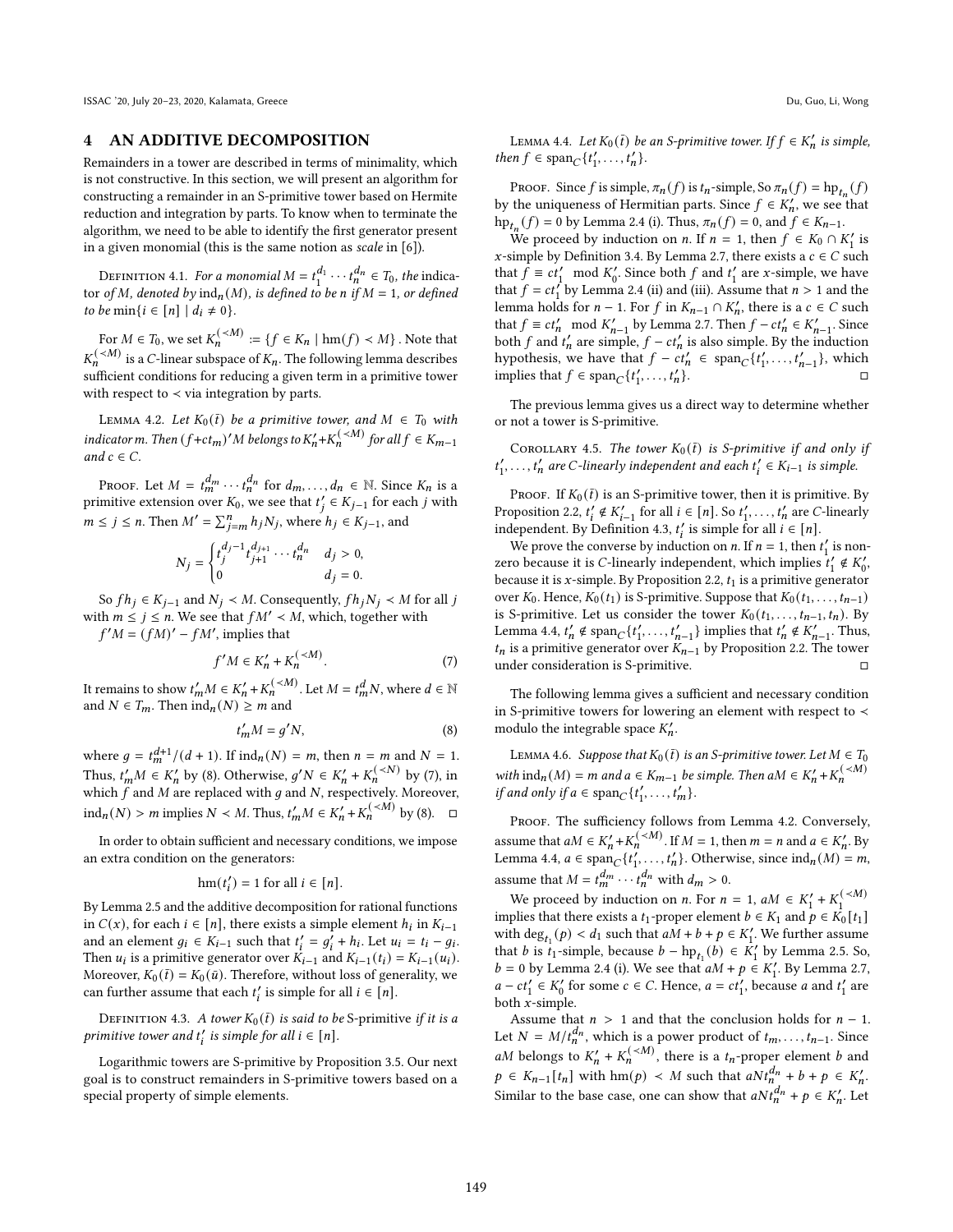$p = qt_n^{d_n} + r$  such that  $q \in K_{n-1}$  with  $\text{hm}(q) \prec N$  and  $r \in K_{n-1}[t_n]$ with  $\deg_{t_n}(r) < d_n$ . Then we have  $(aN + q)t_n^{d_n} + r \in K'_n$ . By Lemma [2.7,](#page-2-7) there exists  $c \in C$  such that  $aN + q - ct'_n \in K'_{n-1}$ . So,

<span id="page-4-0"></span>
$$
aN \equiv ct'_n \mod (K'_{n-1} + K_{n-1}^{( (9)
$$

If  $N = 1$ , then  $m = n$  and  $a \in K'_n$ . So  $a \in \text{span}_{\mathcal{C}}\{t'_1, \ldots, t'_n\}$  by Lemma [4.4](#page-3-4) and we are done. If  $N > 1$ , then  $\text{ind}_{n-1}(N) = m < n$ . By [\(9\)](#page-4-0),  $aN \in K'_{n-1} + K_{n-1}^{(, because  $\text{hm}(ct'_{n}) = 1$ . It follows from$ the induction hypothesis that  $a \in \text{span}_{\mathcal{C}}\{t'_1, \dots, t'_m\}.$ 

We can now specify a remainder in S-primitive towers and prove that the algorithm to construct it will terminate.

<span id="page-4-1"></span>PROPOSITION 4.7. Let  $K_0(\bar{t})$  be an S-primitive tower, and  $r \in K_n$ be nonzero with  $m = \text{ind}_n(\text{hm}(r))$ . Then r is a remainder if  $\pi_n(r)$  is  $t_n$ -simple, and  $hc(r - \pi_n(r))$  is simple and is not a nonzero element of span<sub>C</sub> $\{t'_1, \ldots, t'_m\}$ .

PROOF. Let  $f \in R_r$  as defined in [\(6\)](#page-2-8). Since  $\pi_n(r)$  is  $t_n$ -simple,  $\text{hp}_{t_n}(f) = \pi_n(r)$  by Lemma [2.4](#page-1-8) (ii) and (iii). Then the denominator of r, which is associated to the denominator of  $\pi_n(r)$  over  $K_{n-1}$ , divides the denominator of  $f$  by Theorem 5.3.1 in [\[5\]](#page-7-15).

We further need to show that  $\text{hm}(r) \leq \text{hm}(f)$ . Suppose the contrary. Let  $M = \text{hm}(r)$  and  $a = \text{hc}(r - \pi_n(r))$ .

If  $M = 1$ , then  $m = n$ ,  $a = r - \pi_n(r)$ , and  $f = 0$ , which implies that  $r \in K'_n$ . Then  $\pi_n(r) = 0$  by Lemma [2.4](#page-1-8) (i). So,  $a \in K_{n-1} \cap K'_n$ . By Lemma [4.4,](#page-3-4) we have that *a* belongs to  $\text{span}_{C} \{t'_{1}, \ldots, t'_{n}\}$ . Thus,  $a = 0$  and, consequently,  $r = 0$ , a contradiction.

Assume that  $M > 1$ . Then  $\text{hm}(r - f) = M$  and  $\text{hc}(r - f) = \text{hc}(r)$ since  $M > \text{hm}(f)$ . Hence,  $\text{hc}(r - f) = a$  because  $M > 1$  and  $\text{hm}(\pi_n(r)) \leq 1.$  From  $r - f \in K'_n$ , we see that  $a M \in K'_n + K_n^{(*M*)}$ . By Lemma [4.6,](#page-3-6) *a* belongs to span<sub>*C*</sub> { $t'_1$ , ...,  $t'_m$ }, which implies that  $a = 0$ . Then  $r = \pi_n(r)$  and  $M = 1$ , a contradiction.

<span id="page-4-5"></span>THEOREM 4.8. Let  $K_0(\bar{t})$  be an S-primitive tower and let  $f \in K_n$ . Then one can construct a remainder of  $f$  with the properties described in Proposition [4.7](#page-4-1) in a finite number of steps.

Proof. By Lemma [2.5,](#page-1-7)  $\pi_n(f) \equiv \text{hp}_{t_n}(f) \mod K'_n$ . Then

<span id="page-4-2"></span>
$$
f \equiv \mathrm{hp}_{t_n}(f) + (f - \pi_n(f)) \mod K'_n.
$$
 (10)

The  $n$ -th projection of the right-hand side of the congruence is equal to  $hp_{t_n}(f)$ , which is  $t_n$ -simple.

Let  $M = \text{hm}(f - \pi_n(f))$ . We proceed by a Noetherian induction on M with respect to  $\prec$ . If  $M = 0$ , then  $f = \pi_n(f)$ . By [\(10\)](#page-4-2) and Propositio[n 4.7,](#page-4-1)  $hp_{t_n}(f) \in P_n$  is a remainder of  $f$ .

Assume that  $M \neq 0$ , and for any  $g \in K_n$  with  $\text{hm}(g) \prec M$ , there is a remainder  $\tilde{r}$  of  $g$  as described in Proposition [4.7.](#page-4-1)

Let  $a = hc(f - \pi_n(f))$  and  $m = ind_n(M)$ . Since  $a \in K_{m-1}$ , its j-th projection is equal to zero for each  $j \in \{m, \ldots, n\}$ . By Lemma [2.5,](#page-1-7)  $\pi_i(a) \equiv h_i \mod K'_i$  for some  $t_i$ -simple elements  $h_i \in K_i$  for all  $i \in [m-1]_0$  with  $t_0 = x$ . By Lemm[a 4.2,](#page-3-5)

<span id="page-4-3"></span>
$$
f - \pi_n(f) \equiv bM \mod (K'_n + K_n^{(
$$

where  $b = \sum_{i=0}^{m-1} h_i$ . Note that b is simple by Definition [3.4.](#page-2-6)

If  $b \in \text{span}_{C} \{t'_{1}, \ldots, t'_{m}\}, \text{ then } bM \in K'_{n} + K_{n}^{( by Lemma [4.2.](#page-3-5)$ So  $f-\pi_n(f) \equiv g \mod K'_n$  for some  $g$  in  $K_n^{(\prec M)}$  by [\(11\)](#page-4-3). Accordingly, ٦

g has a remainder  $\tilde{r}$  as described in Proposition [4.7 b](#page-4-1)y the induction hypothesis. Thus,  $hp_{t_n}(f) + \tilde{r}$  is a remainder of  $f$ .

Assume that  $b \notin \text{span}_{C} \{t'_1, \ldots, t'_m\}$ . It follows from [\(10\)](#page-4-2) and [\(11\)](#page-4-3) that  $f \equiv \text{hp}_{t_n}(f) + bM + g \mod K'_n$  for some g in  $K_n^{(*M*)}$ . We may further assume that  $\pi_n(q)$  is  $t_n$ -simple by Lemma [2.5.](#page-1-7) The righthand side of the above congruence is a remainder as described in Propositio[n 4.7,](#page-4-1) because *b* is the head coefficient of  $bM + (g - \pi_n(g))$ .

Consequently, we construct a remainder of  $f$  in a finite number of steps because the ordering  $\lt$  is Noetherian.  $□$ 

We now present an algorithm to decompose an element in an S-primitive tower into a sum of a derivative and a remainder. The algorithm is a slight refinement of the proof of the above theorem. We refer the reader to the online supplementary material  $1$  for the implementation.

ADDECOMPINFIED(
$$
f, K_0(\bar{t})
$$
)  
\n*Input*: An S-primitive tower  $K_0(\bar{t})$ , described as a list  
\n[ $x, [t_1, ..., t_n], [t'_1, ..., t'_n]$ ],  
\ns.t.  $t'_i \in K_{i-1}$  is simple for all  $i \in [n]$ , and  $f \in K_n$ .  
\n*Output*: Two elements  $g, r \in K_n$  such that  $f = g' + r$  and  $r$   
\nsatisfies the conditions in Proposition 4.7.  
\n(1) If  $f = 0$ , then return (0, 0).  
\n(2) Initialize:  $M \leftarrow \text{hm}(f), a \leftarrow \text{hc}(f), m \leftarrow \text{ind}_n(M)$ ,  
\n $d \leftarrow \text{deg}_{t_m}(M), B \leftarrow 0, H \leftarrow 0, \tilde{c} \leftarrow 0$ .  
\n(3) Let  $a = \sum_{i=0}^{n} a_i$  be the matryoshka decomposition.  
\n(4) Reduction: For each  $i$  from 0 to  $m$ , compute  $b_i, h_i \in K_i$  s.t.  
\n $a_i = b'_i + h_i$ , where  $h_i$  is  $t_i$ -simple, and decide whether  
\n $\exists c_1, ..., c_m \in C$  s.t.  $h_i = \sum_{j=1}^{m} c_j t'_j$ .  
\nYes: Update  $B \leftarrow B + b_i$  and  $H \leftarrow H + h_i$ .  
\n(5) Lower term:  $f \leftarrow f - aM - BM' - \frac{\tilde{c}}{h} + \frac{d+1}{h} \cdot \frac{(M/d)^t}{h}$ 

(5) Lower term: 
$$
\ell \leftarrow f - aM - BM' - \frac{\tilde{c}}{d+1} \cdot t_m^{d+1} \cdot \left(\frac{M}{t_m^d}\right)^t
$$
. Recursion:  $\{\tilde{g}, \tilde{r}\} \leftarrow \text{ADDECOMPINFIED}(\ell, K_0(\tilde{t}))$ .

(6) Return  $g = BM + \frac{\tilde{c}}{d+1} \cdot t_m \cdot M + \tilde{g}$  and  $r = H \cdot M + \tilde{r}$ .

<span id="page-4-6"></span>Example 4.9. Find an additive decomposition for

$$
f = \frac{1}{\log(x)\text{Li}(x)} + \frac{\text{Li}(x) - 2x\log(x)}{(\log(x))^2} + \log(\log(x)),
$$

viewed as an element of the S-primitive tower

$$
K_3 = C(x) (\underbrace{\log(x), \text{Li}(x), \log(\log(x))}_{\text{cos}}),
$$

 $t_1$  $\begin{matrix} \searrow \\ t_2 \end{matrix}$  $t_3$ 

and we can write  $f = 1/(t_1t_2) + (t_2 - 2xt_1)/t_1^2 + t_3 \in K_3$ . By the above algorithm, we have that

<span id="page-4-7"></span>
$$
f = \left(xt_3 + \frac{t_2^2}{2} - t_2 - \frac{xt_2 + x^2}{t_1}\right)' + \frac{1}{t_1 t_2}.
$$
 (12)

The nonzero remainder  $r = 1/(t_1 t_2)$  implies f has no integral in  $K_3$ .

An element  $f \in K$  is said to have an elementary integral over  $K$  if there exists an elementary extension  $E$  of  $K$  and an element  $q$  of  $E$ such that  $f = g'$  (see [\[5,](#page-7-15) Definition 5.1.4]). We can use the remainder from Theorem [4.8](#page-4-5) to determine whether or not a function has an elementary integral over an S-primitive tower.

<span id="page-4-4"></span><sup>1</sup><https://wongey.github.io/add-decomp-sprimitive/>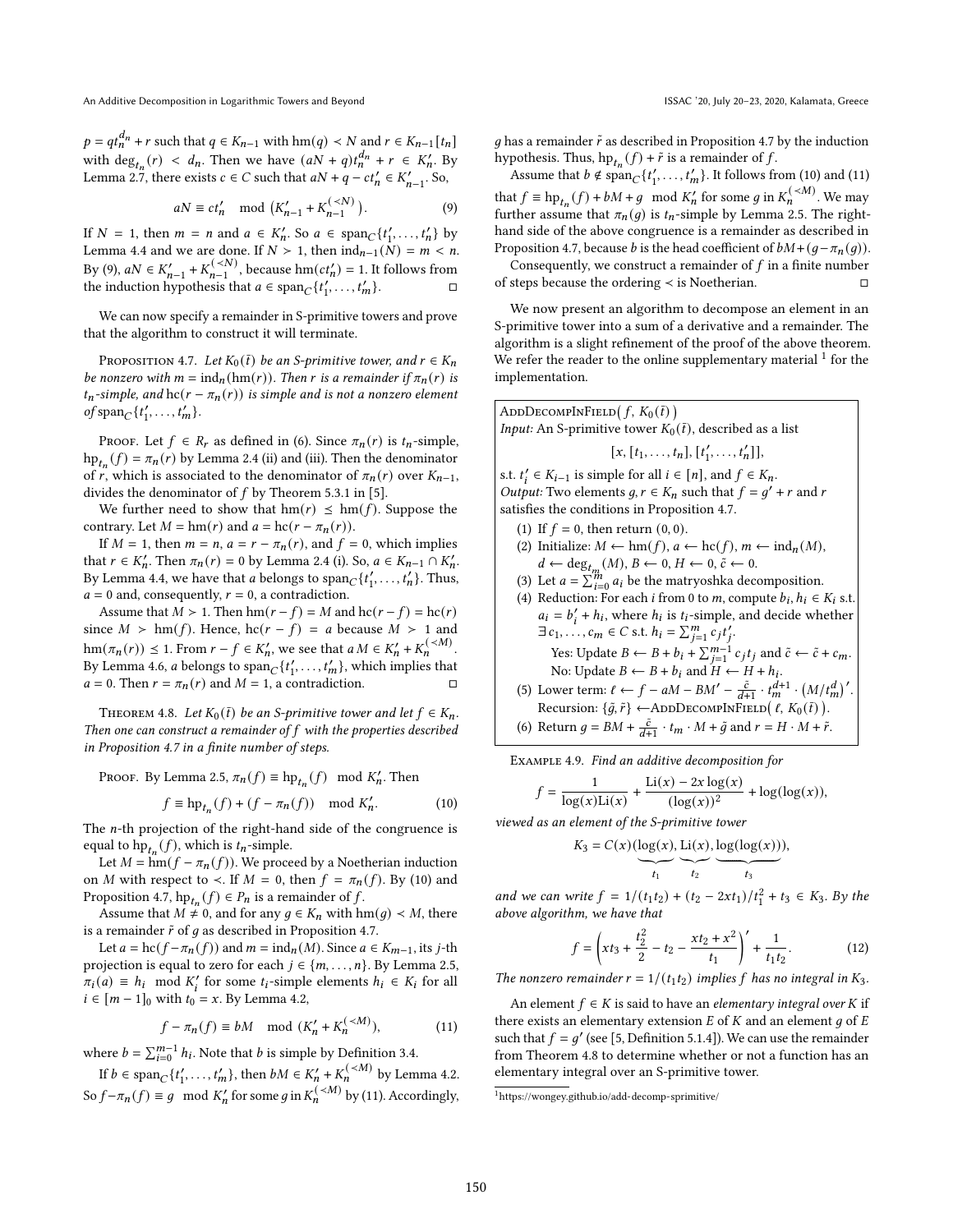<span id="page-5-1"></span>THEOREM 4.10. Let  $K_0(\bar{t})$  be an S-primitive tower and C be algebraically closed. Let  $f \in K_n$  have a remainder r as described in Proposition [4.7.](#page-4-1) Then f has an elementary integral over  $K_n$  if and only if  $r \in \text{span}_{C} \{t'_1, \ldots, t'_n\} + L_n$ , where  $L_n$  stands for the C-linear subspace spanned by all logarithmic derivatives in  $K_n$ .

PROOF. The sufficiency is obvious. Conversely, there exists an  $h \in L_n$  such that  $f \equiv h \mod K'_n$  by Liouville's Theorem [\[5,](#page-7-15) Theorem 5.5.2]. Then it suffices to show that  $r - h \in \text{span}_{C} \{t'_{1}, \ldots, t'_{n}\}.$ 

Since *r* is a remainder of *f*, we have that  $h \equiv r \mod K'_n$  and  $hm(r) \leq hm(h)$ . By Propositio[n 3.5,](#page-2-5) h is simple, which implies that  $\text{hm}(h) \leq 1$ . So  $\text{hm}(r) \leq 1$ . If  $\text{hm}(r) = 0$ , then  $r = 0$ . Otherwise, hm( $r$ ) = 1. Then  $r$  is simple by Proposition [4.7.](#page-4-1) Thus,  $r - h$  is simple and integrable in  $K_n$ . It is in span $_C\{t'_1, \ldots, t'_n\}$  by Lemma [4.4.](#page-3-4)  $\Box$ 

The proof of Theore[m 4.10 g](#page-5-1)ives us an alternate necessary condition, namely hm( $r$ )  $\leq$  1, to enable a quick check for the elementary integrability of  $f$ .

<span id="page-5-2"></span>EXAMPLE 4.11. Let us reconsider the function  $f$  and the tower  $K_3$ in Example [4.9](#page-4-6) under the assumption that  $C$  is algebraically closed. The remainder is  $r = t'_2/t_2$ . By Theorem [4.10,](#page-5-1) f has an elementary integral over  $K_3$ . It follows from [\(12\)](#page-4-7) that

$$
\int f dx = x \log(\log(x)) + \frac{\text{Li}(x)^2}{2} - \text{Li}(x) - \frac{x \text{Li}(x) + x^2}{\log(x)}
$$
  
+ log(\text{Li}(x)).

The Mathematica implementation by Raab based on work in [\[14\]](#page-7-12) computes the same result. But the "int( )" command in Maple and the "Integrate $[$ ]" command in Mathematica both leave the integral unevaluated.

As illustrated in Exampl[e 4.9,](#page-4-6) the function  $f$  therein has a nonzero remainder in  $K_0$  ( $t_1$ ,  $t_2$ ,  $t_3$ ). By Exampl[e 4.11,](#page-5-2) we see that zero is the remainder of f in  $K_0(t_1, t_2, t_3)$  ( $t_4$ ), where  $t_4 = \log(t_2)$ . However, to determine whether an element belongs to  $L_n$  given in Theore[m 4.10,](#page-5-1) one needs the Rothstein-Trager resultant and algebraic numbers over  $C$  in general (see [\[5,](#page-7-15) Theorem 4.4.3] and [\[6,](#page-7-6) §6]), which may be complicated. We seek an easier way to find new generators.

## <span id="page-5-0"></span>5 LOGARITHMIC TOWERS

Let  $K_0(\bar{t})$  and  $K_0(\bar{u})$  be two primitive towers over  $K_0$ , and  $\phi$  be a differential homomorphism from  $K_0(\bar{t})$  to  $K_0(\bar{u})$ , which means  $\phi$  is a field homomorphism and  $\phi(f') = \phi(f)'$  for all  $f \in K_0(\bar{t})$ . For an element f of  $K_0(\bar{t})$  with a remainder r, any remainder of  $\phi(f)$  in  $K_0(\bar{u})$  is always not higher than  $\phi(r)$  with respect to  $\prec$ , because  $\phi$ embeds the integrable subspace of  $K_0(\bar{t})$  into that of  $K_0(\bar{u})$ .

In practice, determining generators for our towers depends heavily on the given function. In other words, the choice of generators can be done via a clever inspection of the function itself, as the following example shows.

EXAMPLE 5.1. Consider the following function in  $x$ :

$$
f = \frac{\log((x+1)\log(x))}{x\log(x)}
$$

.

For this function, there are at least two ways to construct the tower over  $\mathbb{Q}(x)$  containing f:

(i) 
$$
t_1 = \log(x), t_2 = \log((x+1) t_1);
$$

(ii)  $u_1 = \log(x), u_2 = \log(x + 1), u_3 = \log(u_1).$ 

The tower  $K_0(t_1, t_2)$  can be differentially embedded into  $K_0(u_1, u_2, u_3)$ via  $t_1 \mapsto u_1$  and  $t_2 \mapsto u_2 + u_3$ . In the first tower,  $f = t_2/(xt_1)$  is already a remainder by Proposition [4.7.](#page-4-1) In the second tower,  $ADDDE-$ COMPINFIELD computes a remainder  $u_2/(x u_1)$  that is lower than f because  $\text{span}_{C} \{t'_1, t'_2\}$  is properly contained in  $\text{span}_{C} \{u'_1, u'_2, u'_3\}.$ 

With the aid of the logarithmic derivative identity and the matryoshka decomposition, we are going to show in Theorem [5.6](#page-6-0) that, given a logarithmic tower  $K_0(t_1, \ldots, t_n)$ , one can construct another logarithmic tower  $K_0(u_1, \ldots, u_w)$  and a differential homomorphism  $\phi$  such that, for all  $i \in [n-1]_0$ ,  $j \in [n]$ , the image of  $\pi_i(t_j^{\prime})$  under  $\phi$  belongs to span $\chi_t(u'_1,\ldots,u'_{w})$ , which provides us with more possibilities to reduce a given function by Lemma [4.6.](#page-3-6) This motivates the following representation of our towers in terms of the generators.

DEFINITION 5.2. Let  $K_0(\bar{t})$  be a primitive tower. The  $n \times n$  matrix

$$
A = \left(\pi_i(t'_j)\right)_{0 \le i \le n-1, 1 \le j \le n}
$$

<span id="page-5-3"></span>is called the matrix associated to  $K_0(\bar{t})$ .

|          |                                                                         | $t_1'$ | $t'_2$<br>$\downarrow$ | $\cdot$ $\cdot$ $\cdot$       | $t'_n$                     |  |
|----------|-------------------------------------------------------------------------|--------|------------------------|-------------------------------|----------------------------|--|
|          |                                                                         |        | $\star$ $\star$        | $\ldots$                      | $\star$                    |  |
|          | $\begin{array}{ccc} P_0 & \rightarrow \\ P_1 & \rightarrow \end{array}$ |        |                        | $\star$                       | $\star$                    |  |
|          |                                                                         |        |                        | $\mathcal{L}_{\mathcal{L}}$ . | $\mathcal{L}^{\text{max}}$ |  |
| $P_{n-}$ | $\rightarrow$                                                           |        |                        |                               |                            |  |
|          |                                                                         |        |                        |                               |                            |  |

Figure 3: A labeled associated matrix of a primitive tower. The  $\star$  represents a possibly nonzero element.

The associated matrix records all information about the derivation on  $K_0(\bar{t})$ , because  $\pi_n(t'_1) = \cdots = \pi_n(t'_n) = 0$ . Since  $t'_j \in K_{j-1}$ for all  $j \in [n]$ , the associated matrix A is in upper triangular form as in Figur[e 3.](#page-5-3) Furthermore, if  $K_0(\bar{t})$  is a logarithmic tower, then the entries of  $A$  are all  $C$ -linear combinations of logarithmic derivatives by Lemma [2.6](#page-1-6) (ii).

In the following discussion, a tower with a different set of generators  $\bar{v} = (v_1, \ldots, v_n)$  will appear. We say that  $K_0(\bar{t})$  is equal to  $K_0(\bar{v})$  if they are equal as a field, and that  $K_0(\bar{t})$  is equal to  $K_0(\bar{v})$ *as a tower* if  $K_0 (t_1, ..., t_i) = K_0 (v_1, ..., v_i)$  for all  $i \in [n]$ . We will invoke the superscript notation to distinguish between different sets of generators (for example,  $\pi_i^{\bar{t}}$  for projections in  $K_0(\bar{t})$ ).

DEFINITION 5.3. Let  $K_0(\bar{t})$  be a primitive tower and  $f \in K_n \setminus \{0\}.$ The significant index of  $f$  is

$$
si^{\bar{t}}(f) := \max\{i \in [n]_0 \mid \pi_i(f) \neq 0\}.
$$

The vector

$$
sv(\bar{t}) := \left(s i^{\bar{t}}(t'_1), \dots, s i^{\bar{t}}(t'_n)\right)
$$

is called the significant vector of  $K_0(\bar{t})$ . Suppose sv( $\bar{t}$ ) is equal to  $(k_1, \ldots, k_n)$ . The sequence

$$
\mathrm{sc}(\bar{t}) := \left(\pi_{k_1}^{\bar{t}}(t_1'), \ldots, \pi_{k_n}^{\bar{t}}(t_n')\right)
$$

is called the significant component sequence of  $K_0(\bar{t})$ .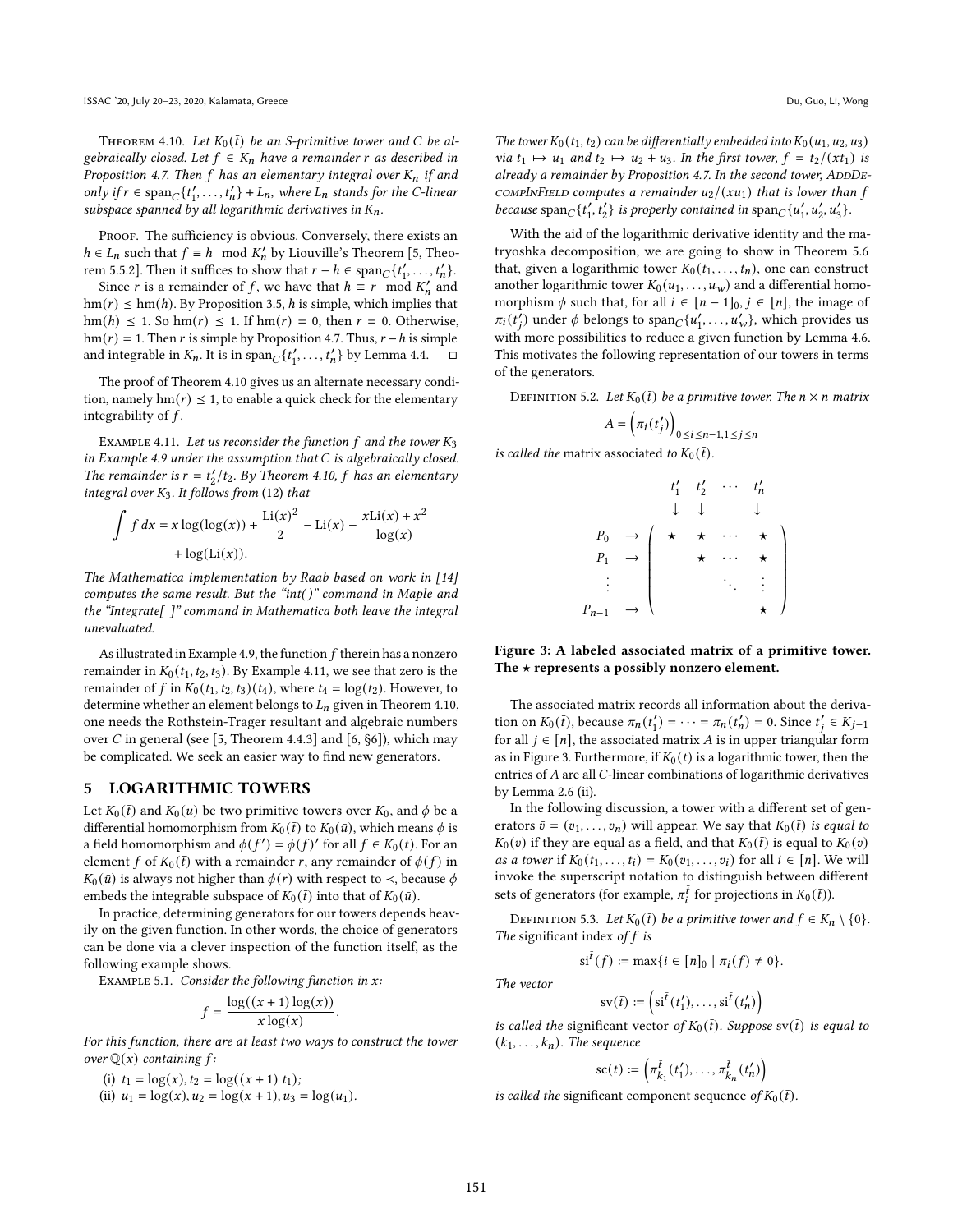An Additive Decomposition in Logarithmic Towers and Beyond **ISSAC 10**, July 20-23, 2020, Kalamata, Greece

The significant vector and significant component sequence are unique with respect to the generators by the matryoshka decomposition.

Example 5.4. Consider the field

$$
C(x) (\log(x), \log(\log(x)), \log((x+1)\log(x))).
$$

We set  $t_1 = \log(x)$ ,  $t_2 = \log(t_1)$ , and  $t_3 = \log((x + 1) t_1)$ . Then  $C(x)(t_1, t_2, t_3)$  is a logarithmic tower whose significant vector is equal to (0, 1, 1) and whose significant component sequence is

$$
(1/x,1/(xt_1),1/(xt_1)).
$$

DEFINITION 5.5. A logarithmic tower  $K_0(\bar{t})$  is said to be wellgenerated if

(CLI)  $\operatorname{sc}(\bar{t})$  is *C*-linearly independent,

- (MI) sv $(\bar{t})$  is (weakly) monotonically increasing, and
- (ONE) each column of its associated matrix contains exactly one nonzero element.



Figure 4: The associated matrix of a well-generated tower is in the form of a "staircase" where the  $\bullet$ 's are *C*-linearly independent and other entries are zero.

We will show that any logarithmic tower  $K_0(\bar{t})$  can be embedded into a well-generated one. To this end, we impose the usual lexicographical order on two significant vectors [\[10,](#page-7-16) Ch. 2, Def. 3].

<span id="page-6-0"></span>THEOREM 5.6. Let  $K_0(\bar{t})$  be a logarithmic tower. Then there exists a well-generated logarithmic tower  $K_0(\bar{u})$ , where  $\bar{u} = (u_1, \ldots, u_w)$ and  $n \leq w \leq n(n + 1)/2$ , and a differential monomorphism  $\phi$  from  $K_0(\bar{t})$  into  $K_0(\bar{u})$  with  $\phi|_{K_0} = \mathrm{id}_{K_0}$ .

PROOF. This proof will be separated into two parts. The first part will show that each primitive (specifically, logarithmic) tower is equal (as a field) to one where properties (CLI) and (MI) are satisfied. This will enable us to embed the resulting logarithmic tower into a well-generated one, which makes up the second part of the proof.

If  $K_0(\bar{t})$  does not satisfy (CLI) and (MI), then  $\exists v_1, \ldots, v_n \in K_0(\bar{t})$ such that  $K_0(\bar{v})$  is primitive and equals to  $K_0(\bar{t})$ , and sv( $\bar{v}$ ) is lower than  $\text{sv}(\bar{t})$ . Since the order of the significant vectors is Noetherian, we can eventually reach a primitive tower that satisfies both (CLI) and (MI).

We start by supposing that  $\text{sc}(\bar{t})$  is *C*-linearly dependent. Since all components of  $\operatorname{sc}(\bar{t})$  are different from 0 by definition, there exists an  $i \in \{2, \ldots, n\}$  and constants  $c_1, \ldots, c_{i-1}$  such that

$$
sc_i = \sum_{j=1}^{i-1} c_j sc_j,
$$

where sc<sub>j</sub> is the j-th element in sc( $\bar{t}$ ). Moreover, si $^{\bar{t}}(c_j t'_j) = \text{si}^{\bar{t}}(t'_i)$ for all  $j$  with nonzero  $c_j$ . We remove the last non-zero projection of  $t'_i$  by setting  $v_k := t_k$  for all  $k \in [n] \setminus \{i\}$  and  $v_i := t_i - \sum_{j=1}^{i-1} c_j t_j$ .

Thus,  $K_0(\bar{v}) = K_0(\bar{t})$ . Also,  $si^{\bar{v}}(v'_k) = si^{\bar{t}}(t'_k)$  for all  $k$  in  $[n] \setminus \{i\}$ and  $\sin^{\bar{v}}(v'_i) < \sin^{\bar{t}}(t'_i)$ . We conclude that  $K_0(\bar{v})$  is a primitive tower with a lower significant vector than  $K_0(\bar{t})$ .

Next, we assume that  $\text{sv}(\bar{t})$  is not monotonically increasing. Then there exists an  $i \in [n]$  such that  $\operatorname{si}^{\bar{t}}(t'_1) \leq \cdots \leq \operatorname{si}^{\bar{t}}(t'_i)$ and  $\mathrm{si}^{\bar{t}}(t'_{i+1}) < \mathrm{si}^{\bar{t}}(t'_{i})$ . We switch the *i*-th and  $(i + 1)$ -st generators by setting  $v_k := t_k$  for all  $k \in [n] \setminus \{i, i + 1\}$  and

$$
v_i:=t_{i+1};\ v_{i+1}:=t_i.
$$

Thus,  $K_0(\bar{v})$  is equal to  $K_0(\bar{t})$ . Also,  $s i^{\bar{v}}(v'_j) = s i^{\bar{t}}(t'_j)$  for  $j \in [i-1]$ and  $\sin^{\bar{v}}(v'_i) < \sin^{\bar{t}}(t'_i)$ . Thus,  $K_0(\bar{v})$  is a primitive tower with a lower significant vector than  $K_0(\bar{t})$ .

If the original primitive tower from the argument is logarithmic, then the new generators from the above process are also logarithmic generators. This implies the new tower must be logarithmic satisfying (CLI) and (MI), and this is what we assume about  $K_0 (\bar{t})$ from this point forward.

For the second part of the proof, we show that  $K_0 (\bar{t})$  can be embedded into a well-generated tower. We find the C-basis of the associated matrix  $\left(\pi_i(t'_j)\right)$  by letting  $b_1 = \pi_0(t'_1)$  and identifying all C-linearly independent elements  $b_2, \ldots, b_w$ , ordered by searching the matrix from left to right and top to bottom. Since  $K_0(\bar{t})$  is primitive,  $n \leq w \leq n(n + 1)/2$ . Since  $K_0(\bar{t})$  satisfies (CLI) and (MI), there exist  $\ell_1, \ldots, \ell_n \in [w]$  such that  $\ell_1 = 1, \ell_n = w$ ,

$$
\ell_1 < \ell_2 < \cdots < \ell_n \text{ and } \left(b_{\ell_1}, \ldots, b_{\ell_n}\right) = \text{sc}(\bar{t}).\tag{13}
$$

By the definition of the associated matrix and the ordering of  ${b_1, \ldots, b_w}$ , for all  $j \in [n]$  there exist  $c_{j,k} \in C$  such that

<span id="page-6-2"></span>
$$
t'_{j} = b_{\ell_{j}} + \sum_{k=1}^{\ell_{j}-1} c_{j,k} b_{k}.
$$
 (14)

Let  $u_1, \ldots, u_w$  be algebraically independent indeterminates over  $K_0$ , and  $\bar{u} := (u_1, \dots, u_w)$ . Let  $v_j := u_{\ell_j} + \sum_{k=1}^{\ell_j - 1} c_{j,k} u_k$  for all  $j \in [n]$ . Then  $v_1, \ldots, v_n$  are algebraically independent over  $K_0$ , because  $u_{\ell_j}$ does not appear in the expressions defining  $v_1, \ldots, v_{j-1}$ . It follows that  $\phi: K_0(\overline{t}) \to K_0(\overline{u})$  defined by  $f(t_1, \ldots, t_n) \mapsto f(v_1, \ldots, v_n)$  is a monomorphism and  $\phi|_{K_0} = \mathrm{id}_{K_0}$ . For every  $k \in [w]$ , we define

<span id="page-6-1"></span>
$$
u'_k = \phi(b_k). \tag{15}
$$

Since  $u_1, \ldots, u_w$  are algebraically independent over  $K_0$ , by Corol-lary 1' in [\[17,](#page-7-17) page 124], the field  $K_0(u_1, \ldots, u_w)$  can be uniquely turned into a differential field such that its derivation agrees with the one on  $K_0$  and also satisfies [\(15\)](#page-6-1). By [\(14\)](#page-6-2),  $\phi(t'_j) = v'_j$  for all  $i \in [n]$ . Thus,  $\phi$  is a differential monomorphism.

Lastly, we show that  $K_0(\bar{u})$  is a well-generated tower over  $K_0$ . Set  $\ell_0 = 0$ . For each  $k \in [w]$ , there exists a  $j \in [n]$  such that  $\ell_{j-1}$  <  $k \le \ell_j$ . Then  $s := \mathrm{si}^{\bar{t}}(b_k) \le \mathrm{si}^{\bar{t}}(t'_j) < j$  and  $b_k$  is  $t_s$ -proper. Since  $\phi$ is a monomorphism, it preserves degrees. By [\(15\)](#page-6-1),  $u'_{k}$  is  $u_{\ell_{s}}$ -proper, where  $\ell_s \le \ell_{j-1} < k$  since  $s < j$ . Hence,  $u'_k \in K_0(u_1, ..., u_{k-1})$ . Since  $\phi$  is differential and  $b_k$  is a C-linear combination of logarithmic derivatives, so is  $u'_k$  by [\(15\)](#page-6-1). In particular,  $u'_k$  is  $u_{\ell_s}$ -simple by Lemma [2.6](#page-1-6) (i). Moreover,  $b_1, \ldots, b_w$  are *C*-linearly independent, and so are  $\phi(b_1), \ldots, \phi(b_w)$  because  $\phi$  is a monomorphism. It fol-lows from [\(15\)](#page-6-1) that  $u'_1, \ldots, u'_w$  are *C*-linearly independent, which